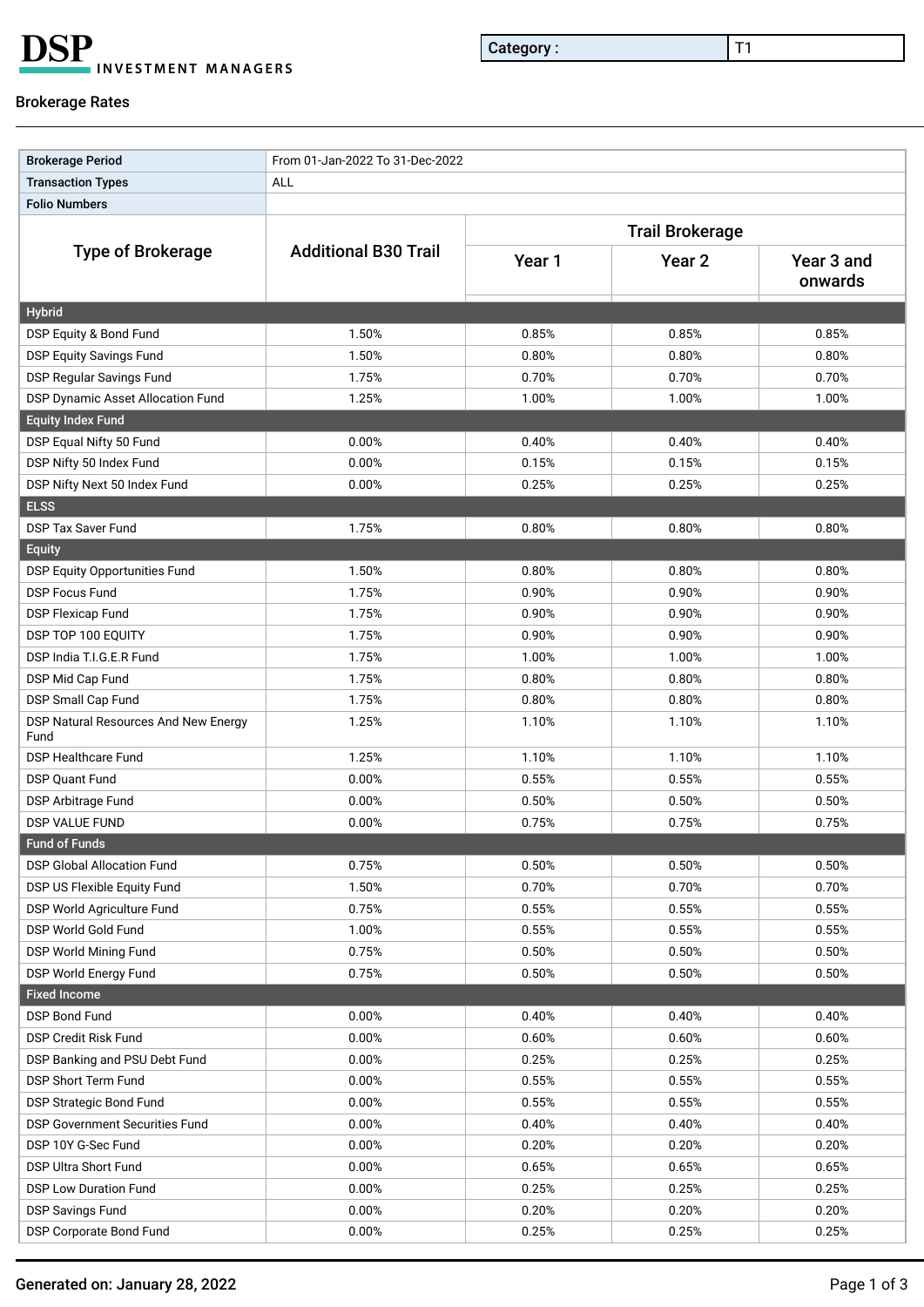**VESTMENT MANAGERS** 

Category : T1

## Brokerage Rates

| <b>Brokerage Period</b>   | From 01-Jan-2022 To 31-Dec-2022 |                        |                   |                       |  |  |  |
|---------------------------|---------------------------------|------------------------|-------------------|-----------------------|--|--|--|
| <b>Transaction Types</b>  | <b>ALL</b>                      |                        |                   |                       |  |  |  |
| <b>Folio Numbers</b>      |                                 |                        |                   |                       |  |  |  |
| <b>Type of Brokerage</b>  | <b>Additional B30 Trail</b>     | <b>Trail Brokerage</b> |                   |                       |  |  |  |
|                           |                                 | Year 1                 | Year <sub>2</sub> | Year 3 and<br>onwards |  |  |  |
| DSP FLOATER FUND          | 0.00%                           | 0.25%                  | 0.25%             | 0.25%                 |  |  |  |
| <b>Money Market</b>       |                                 |                        |                   |                       |  |  |  |
| <b>DSP Liquidity Fund</b> | 0.00%                           | 0.05%                  | 0.05%             | 0.05%                 |  |  |  |
| DSP Overnight Fund        | 0.00%                           | 0.05%                  | 0.05%             | 0.05%                 |  |  |  |

## Brokerage Notes

1) Brokerage rates mentioned above are applicable for all the purchases, Switches, made from 1st Jan 2022 to 31st Dec 2022. In case of SIP / STP instalment brokerage rate prevalent at the time of trigger of instalment is applied and not the date of registration.

2) Trail Brokerage: The trail brokerage is calculated on the basis of 'Daily Average Assets' on the NAV. This is paid in arrears at the end of each month (unless specifed otherwise).

3) B-30 Special trail brokerage incentive: Special trail brokerage incentive on transactions tagged with location from B-30 cities will be subject to recovery (claw back), if the investment (on which such Trail brokerage incentive was paid) gets redeemed/switched before the completion of one year from the date of investment in the respective scheme. Transactions will be tagged as B30 or T30 purely based on availability of Pin code, City Name and Country name as available in application form as well as KYC data. Distributors should ensure availability and updation of correct pin code, City and Country name in the application and KYC forms.

4) B30 Special trail brokerage incentive is payable for 1st year on transactions from investors classifed as "Individual", subject to a per transaction limit of Rs. 200,000/-. Further, this is payable only on applicable schemes and is subject to review from time to time.

Distributor should ensure that the transactions of amount greater than Rs 2,00,000/- are not split and AMC reserves a right to aggregate multiple transactions on the same day to determine applicability of B30 brokerage incentive. In case of multiple instances, AMC reserves a right to report such transactions to regulatory authorities.

5) The proposed Brokerage structure is applicable for Regular plan of the Schemes. No Brokerage/Commission will be payable on Direct Plans or transactions with Invalid ARN codes or if the ARNs is suspended / debarred / suspended or where the KYC of the client is not valid.

6) The Brokerage structure communicated for schemes of DSP Mutual Fund (DSPMF) from time-to-time is inclusive of all cess, charges, taxes etc. that may be incurred by DSP Investment Managers Pvt. Ltd. (DSPIM) and / or DSP Mutual Fund (DSPMF). Further, the Brokerage payable would be subject to all the statutory deductions etc.

7) The brokerage rates for assets mobilized during the current period in all DSP open ended equity, hybrid and ELSS category schemes are expected to remain constant till the time such assets are redeemed, except in following cases: (a) If limits on Total Expense Ratio (TER) goes down or (b) Increase in scheme operating expenses, including GST or similar taxes. DSPIM and DSPMF reserves the right to revise the brokerage rates with effect from the date of reduction of TERs by SEBI as and when announced.

8) DSPIM and DSPMF reserve the right to withhold / not pay trail Brokerage or whatsoever Brokerage on any transaction / application, at its sole discretion.

9) Brokerage payment (all sort) will be made by the respective schemes of DSPMF. The clawback amount can be adjusted against any commission payments to the distributors, whether paid/incurred by DSPMF or DSPIM.

10) The rules and regulations of SEBI / AMFI pertaining to Brokerage payment to distributors will also be applicable for payment of the above mentioned Brokerage structure. In case the Brokerage paid to the distributor is found to be in excess of limits defned by the SEBI / AMFI, DSPIM